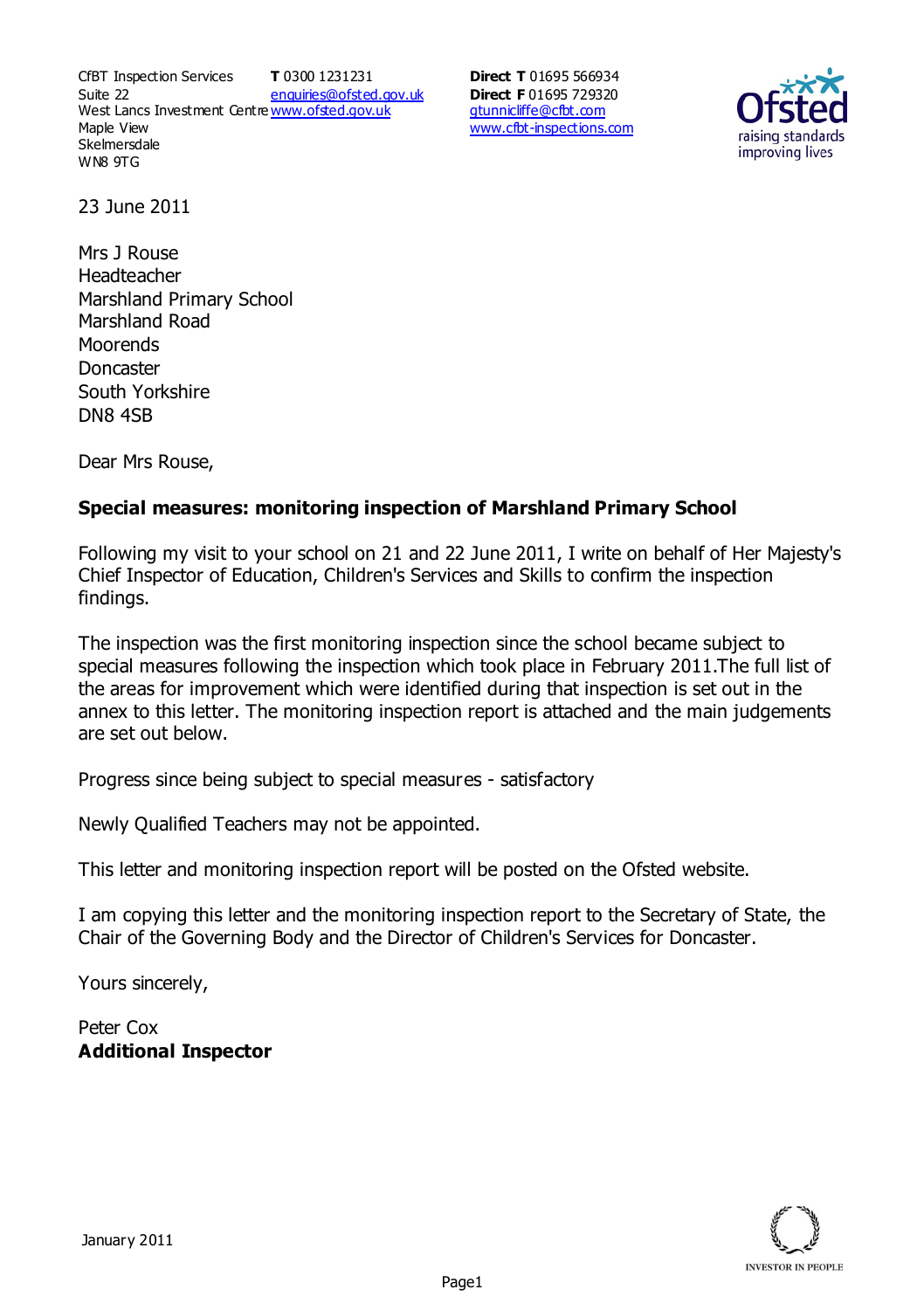

#### **Annex The areas for improvement identified during the inspection which took place in February 2011**

- Raise attainment in English and mathematics and ensure that pupils make consistently good progress across the school by:
	- ensuring the quality of teaching is consistently good or better
	- giving pupils clear guidance through teachers' marking about the steps they need to take to improve their work
	- providing more carefully targeted work that better matches the needs of individual pupils.
- **IMPROVE the curriculum by:** 
	- ensuring it fully meets pupils' needs
	- promoting basic skills in increasingly practical ways to engage pupils, boys in particular, more readily in their learning
	- improving the links between subjects and so make learning experiences more interesting and enjoyable for all groups of pupils.
- Develop the effectiveness of all leaders and managers by:
	- sharpening evaluation so that it highlights priorities and sets a clear direction for improvement throughout the school
	- improving the accuracy and recording of tracking, monitoring and assessment information and use this effectively to plan pupils' future learning
	- ensuring that the governing body holds the school rigorously to account for its performance in order to bring about sustained improvement
	- ensuring that the governing body is fully involved in setting the strategic direction of the school
	- ensuring that the governing body accurately monitors the effectiveness of its own work.
- **IMPROVE pupils' attendance by:** 
	- presenting attendance issues in a more engaging way to parents and carers so they appreciate better the importance of regular attendance
	- provide clear practical guidance to parents and carers to help them improve their child's attendance
	- increasing the range of rewards available to pupils who improve their attendance.

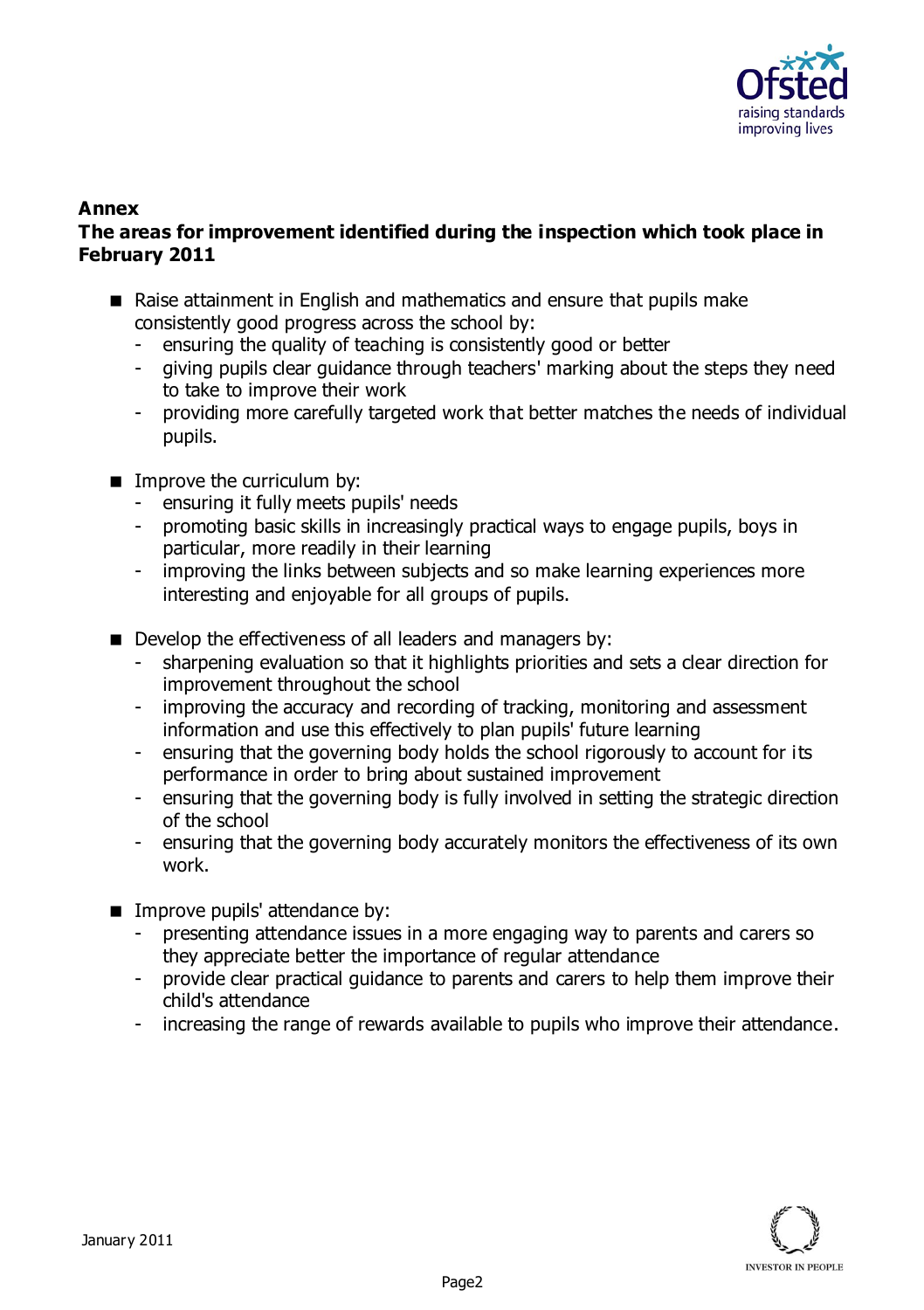

# **Special measures: monitoring of Marshland Primary School**

### **Report from the first monitoring inspection on 21 and 22 June 2011**

### **Evidence**

The inspector observed the school's work, including four part lessons, as well as some shorter visits to lessons, scrutinised documents and met with two pupils from each key stage, the headteacher and other key staff, the Chair of the Governing Body, a representative from the local authority and the associate headteacher who is a Local Leader of Education.

# **Context**

Since the inspection in February 2010, a local authority governor has been appointed to the governing body. Two non-teaching members of staff have left the school. The services of the associate headteacher, a practicing headteacher from a nearby outstanding school secured before the last inspection, continue.

### **Pupils' achievement and the extent to which they enjoy their learning**

Pupils' attainment at the end of Key Stage 2 in 2010 was low and lower than the school's leaders expected. School data for the current Year 6 suggest an increase in overall attainment, with greater success in mathematics than in English. Nevertheless, despite the anticipated improvements, attainment is likely to remain lower than that expected when compared to both the national average and the pupils' starting points. Teacher assessments are signalling low attainment at the end of Year 2 also. Weaknesses in writing are restricting overall achievement across both key stages.

The quality of teaching and its impact on learning has improved. The introduction of approaches that enable pupils to be more actively involved in their learning is promoting more engagement and enjoyment. Pupils talk excitedly of these improvements. For example, in the mixed-age Year 3 and 4 class, pupils understand and appreciate the different techniques needed in physical education when throwing a ball a great distance and enjoy the competition when measuring the distance of each throw using basic mathematics. Pupils enjoy the starter activities in some lessons when they are shown an image and asked to write imaginatively about it and then read their work aloud to the class.

More attention is paid to meeting the full range of pupils' abilities in lessons. However, strategies to promote this are underdeveloped, and much of what is taught is of a 'one size fits all' style. This restricts the progress of higher and lower ability pupils and those with special educational needs and/or disabilities.

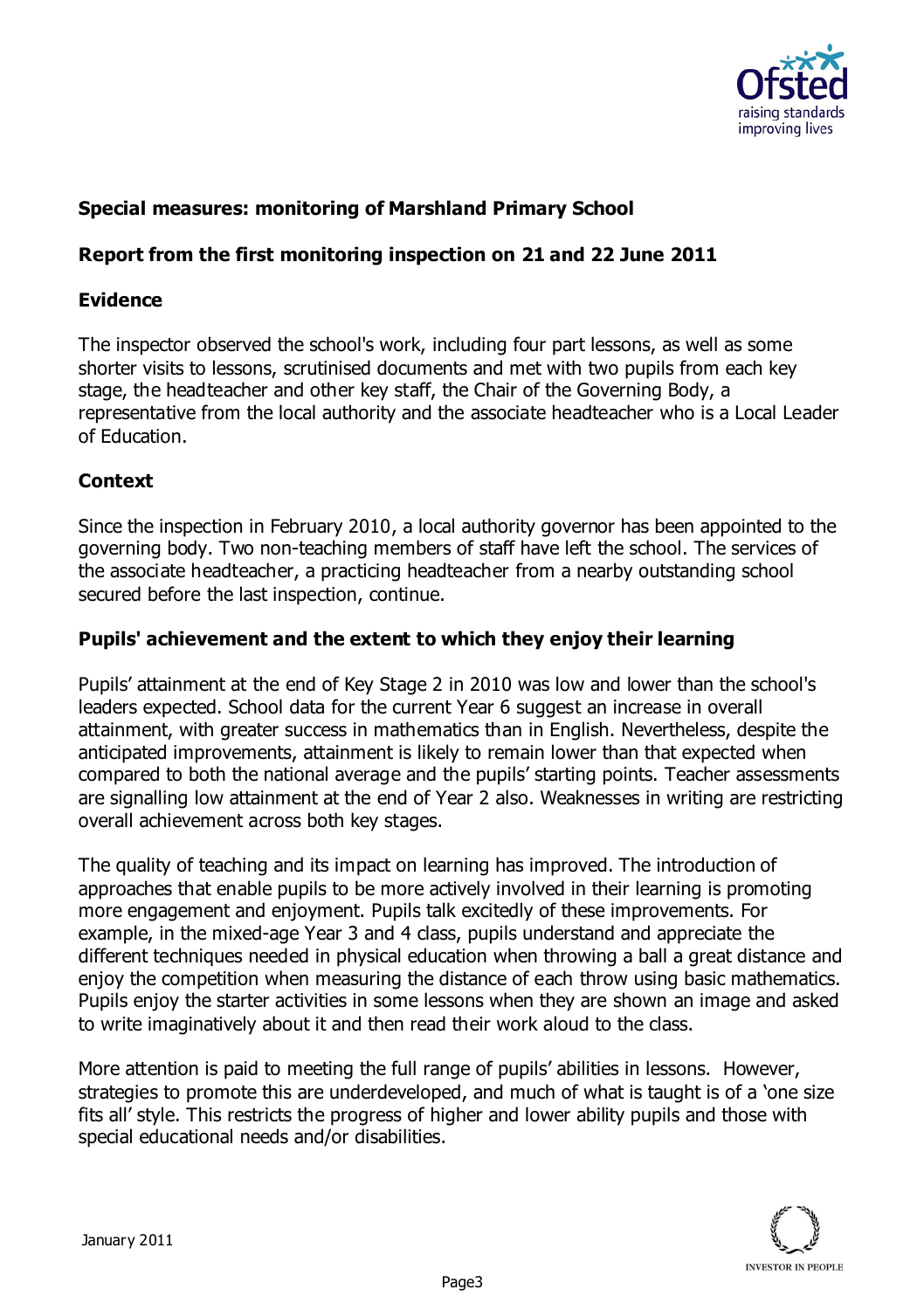

A new marking policy has been introduced recently and is understood by most pupils. However, it is too early for it to have had full impact, and pupils are not always clear about the next steps they need to take in their learning. They also lack a secure understanding of their National Curriculum targets and their progress towards them.

Progress since the last section 5 inspection on the area for improvement:

■ raise attainment in English and mathematics and ensure pupils make consistently good progress across the school – satisfactory

#### **Other relevant pupil outcomes**

Pupils speak well of the increased rewards to acknowledge higher levels of attendance. Giving pencils, pencil cases and other appropriate equipment to pupils with full attendance is a successful initiative to drive the message home to parents and carers of the importance of regular and sustained attendance. The school has sent home pupils' attendance records and has written to parents and carers offering clear and practical guidance to encourage them to ensure that their children attend regularly. Bright displays in the school foyer, targeted specifically at parents and carers, reinforce the importance and benefits of coming to school. As a result of these actions, attendance is improving.

Pupils talk confidently about the improvements within the school. Behaviour is said to be better because more teachers are on duty at appropriate times of the day and a consistent approach is applied in lessons when dealing with low level disruptions. One pupil spoke of the school having 'put its foot down' to improve behaviour and attendance and that the school is now a 'settled and more enjoyable place to be'.

Progress since the last section 5 inspection on the area for improvement:

■ improve pupils' attendance - satisfactory

### **The effectiveness of provision**

Teachers make learning objectives clear to pupils at the start of lessons and often revisit them throughout to assess pupils' understanding. Intended learning is broken down further into 'steps to success' and shared with pupils to help meet the overall objective. However, some older pupils spoke of wanting to be set work that further challenged them. The school is taking a more coherent view of the curriculum and is now planning for the longer term. It has adopted a creative, topic-based approach, which is increasingly making links between different subjects in order to make learning more relevant. Better use is being made of the school environment as a resource, with, for example, more learning taking place outdoors. The changes are proving to be popular with pupils. Action is also being taken to make the mathematics and English curriculum more interesting. For example, in the Year 5 and 6 class, using the game 'Battleships' as a vehicle to teach the concept of plotting coordinates resulted in all pupils, but particularly boys, being more engaged with their learning. The curriculum is not resulting in activities yet being pitched at the right level of challenge for all, and opportunities to make more cross-curricular links are still missed.